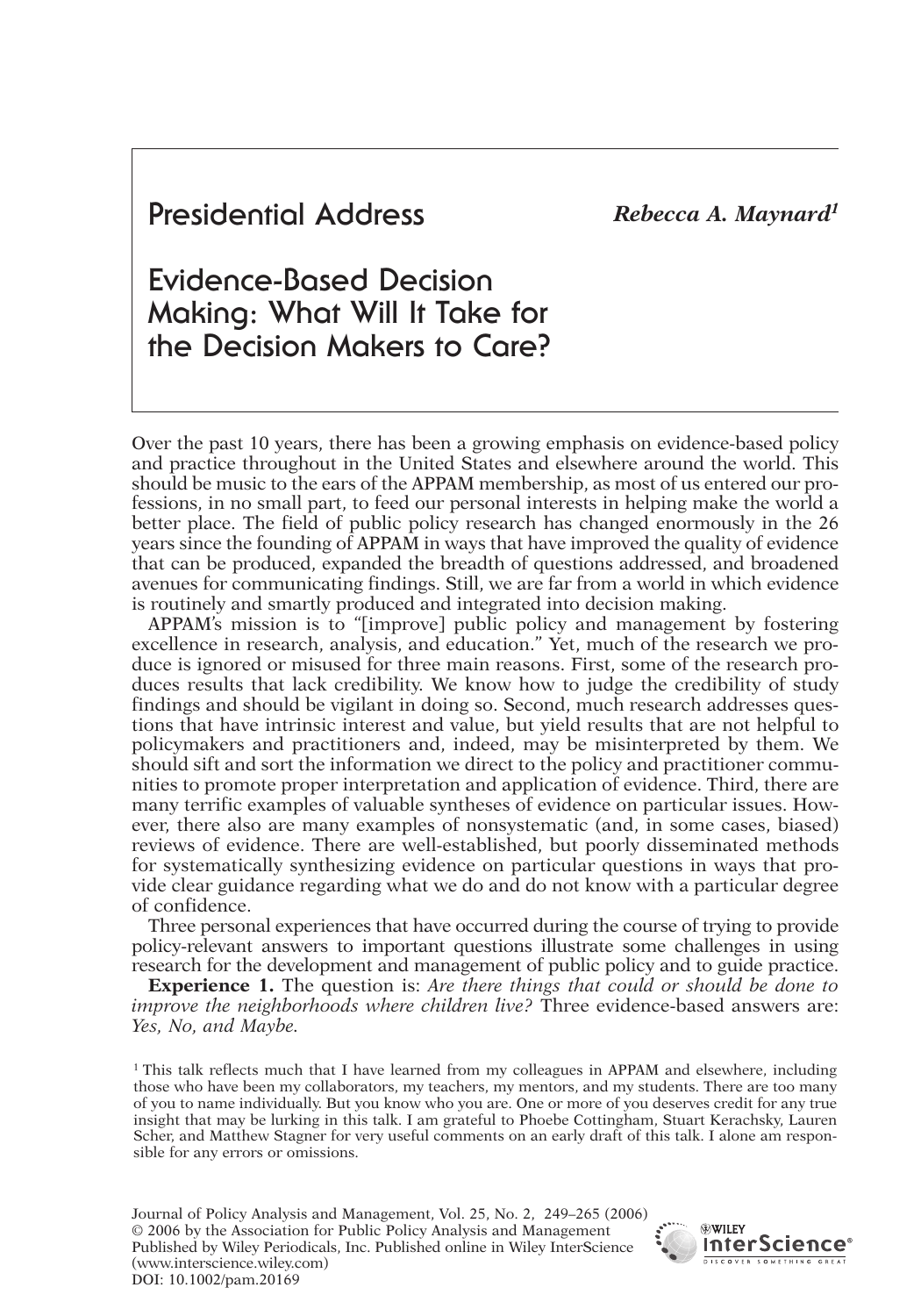Recently, I was charged with what was an enriching, but challenging, task—to read and synthesize a body of "cutting-edge" research on a topic outside my area of expertise—the role of neighborhoods on developmental paths and outcomes for youth. The opening line in my 10-minute presentation on the research was: "Neighborhoods matter, but effects are modest and not as big as the influence of family, peers, or schools."

Before the ink had dried on my opening line, a newly released policy brief entitled *Overcoming Concentrated Poverty and Isolation* arrived on my desk. This brief proclaimed that "living in these high-poverty communities undermines the longterm life chances of families and children . . ." (Turner & Rawlings, 2005). After double checking my facts, I stuck by my opener. However, one member of my audience responded to my presentation with puzzlement, having recently heard two leading social scientists present a paper concluding that "neighborhoods don't matter."

**Example 2.** The question is: *Are pregnancy prevention programs effective in delaying sexual debut, in reducing pregnancy risk, and in reducing pregnancy?* Three evidence-based answers are: *Yes, No, and Sometimes, but we can't forecast which programs will be effective for whom, or under what conditions.* 

**Context:** Three years ago, I embarked on a collaborative effort to systematically review the evidence related to this question (Scher, Maynard, & Stagner, 2005). Prior reviews of the research had drawn a range of conclusions. For example, one review of 75 studies based on experimental and nonexperimental methods concluded that "professionals working with youth . . . should replicate those programs that have the best evidence for success" (Kirby, 2000). According to the review, such programs had 10 common features. In contrast, another review that included 26 randomized controlled trials concluded, "We do not have a clear solution to the problem of high pregnancy rates among adolescents" (DiCenso, Guyatt, Willan, & Griffith, 2002).

We spent three years struggling with issues of what constitutes credible evidence and how best to synthesize findings across studies that vary along many dimensions—the intervention, the target population, and the setting, to name a few. In the end, we concluded that most studies did not answer the questions relevant to our review and/or did not yield credible answers to those questions. Among the studies that were reasonably well done and that addressed the right questions, relatively few showed evidence that the programs delayed sex, reduced pregnancy risk, or reduced pregnancy. Even when evidence of favorable impacts exists, the impacts tend to be small. Moreover, the studies show evidence that programs produced undesirable consequences much more often than can be accounted for by chance. It is important to note that there also are no consistent predictors of which types of programs will have favorable impacts and which will not.

**Example 3.** The question is: *Will giving parents vouchers that can be used to defray costs of sending their children to private schools lead to improved educational outcomes for children?* Three evidence-based answers are: *a little for African American children; a little for children who have only one African American parent; and probably not.* 

Recently, a student who is conducting a systematic review of evidence on the effects on student outcomes of school vouchers came to class with her stack of articles, including several studies of the New York City School Voucher Program. Her question was: "How do I know which results to include in my review, as they differ?" The results of the original study of the New York City School Voucher Program showed evidence of impacts for African American youth only (Myers, Peterson, Mayer, Chou, & Howell, 2000; and Mayer, Peterson, Myers, Clark Tuttle, & Howell,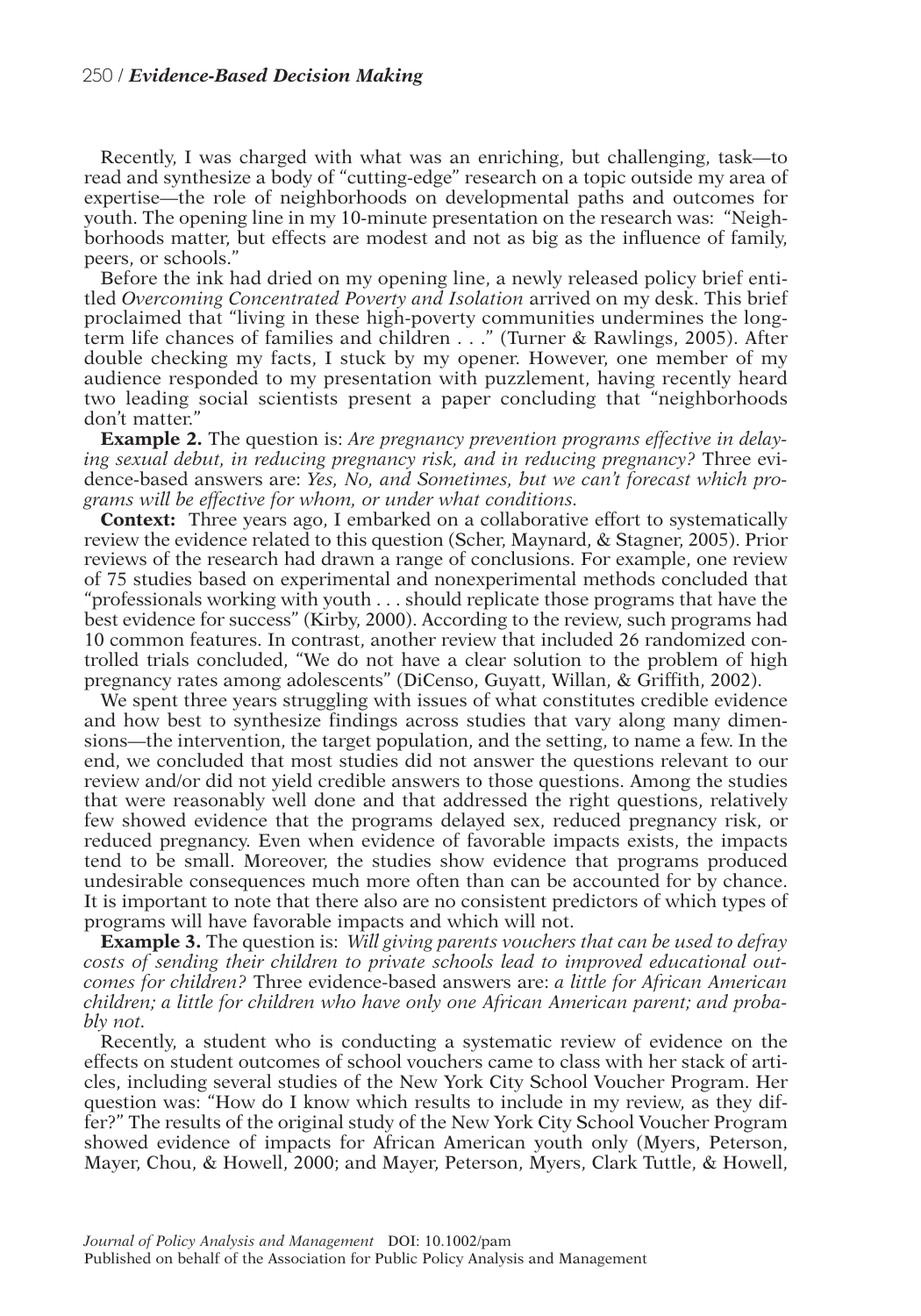2002). In contrast, a re-analysis of the study data (retaining a large group of kindergarteners who were left out of the original analysis) shows no benefits of vouchers except for the small subset of students who have only one African American parent (Krueger & Zhu, 2004). In this and the several other cases presented by the student, we embarked on a tedious process of chronicling and judging the assumptions and analytic methods underlying the various estimates.<sup>2</sup>

When those of us who produce much of the evidence intended to guide economic, social, and education policy cannot agree on the answers to questions like these, is it any wonder that decision makers do not routinely turn to us as the source of truly reliable advice? If we are serious about wanting to increase the reliance by decision makers on our work for the betterment of society, we need to provide them with information that is relevant, that is reliable, and that is synthesized and presented smartly. Yet, there are at least three factors that complicate this—the relevant questions for policy and practice decisions change constantly; what constitutes reliable evidence on one question can be unreliable evidence on another; and accessibility of evidence is affected by the presentation of findings from individual studies, as well as whether and, if so, how the evidence is accumulated across studies.

# **KNOWING WHAT EVIDENCE IS NEEDED TO INFORM POLICY, MANAGEMENT, AND PRACTICE**

It is rarely, if ever, possible to determine, a priori, exactly what evidence will be most useful to guide public policy or practice. Indeed, it would be more realistic to think about evidence-based policy and practice as a process. The set of relevant questions change over time; an accumulation of evidence generally is necessary to have a major impact on policy; and social, economic, and political trends alter the policy agenda in important ways. In addition, more often than not, the relevant questions and their answers are both complex and sensitive to context.

**The important questions change over time.** The quite dramatic way questions evolve is illustrated by trends related to employment and training policies over the past 40 years. Prior to the 1970s, for example, employment and training policy concerns were focused mainly on adult men, who were the primary "breadwinners" in American families.<sup>3</sup> As single parenthood became increasingly common, however, the focus shifted to encompass concerns about whether and, if so, how to promote better employment outcomes for single mothers who were likely to lose eligibility for public assistance as their children reached adulthood. By the mid-1980s, there was widespread sentiment that single mothers with no preschool-age children should be expected to work and contribute to the financial support of their families. And, by the late 1980s and early 1990s, there was increasing support for reducing public responsibility for long-term economic assistance to able-bodied adults and their families—a change that stimulated efforts to better prepare youth and young adults, in particular, for the labor market.

**It is important to accumulate evidence.** Rarely will any one study provide all the information needed to guide policy or practice in particular areas. Most often, the information needed to make well-informed decisions comes from multiple

<sup>3</sup> O'Connor (2002) provides an excellent history of the public assistance and related employment policies.

<sup>&</sup>lt;sup>2</sup> The same day we began struggling to understand the two sets of results from the New York City School Voucher Program, *the Wall Street Journal* reported on the dispute between Jesse Rothstein and Caroline Hoxby over another approach to examining the benefits of school choice for children—an approach that generates opposite conclusions depending on some untestable assumptions underlying the analysis (Hilsenrath, 2005).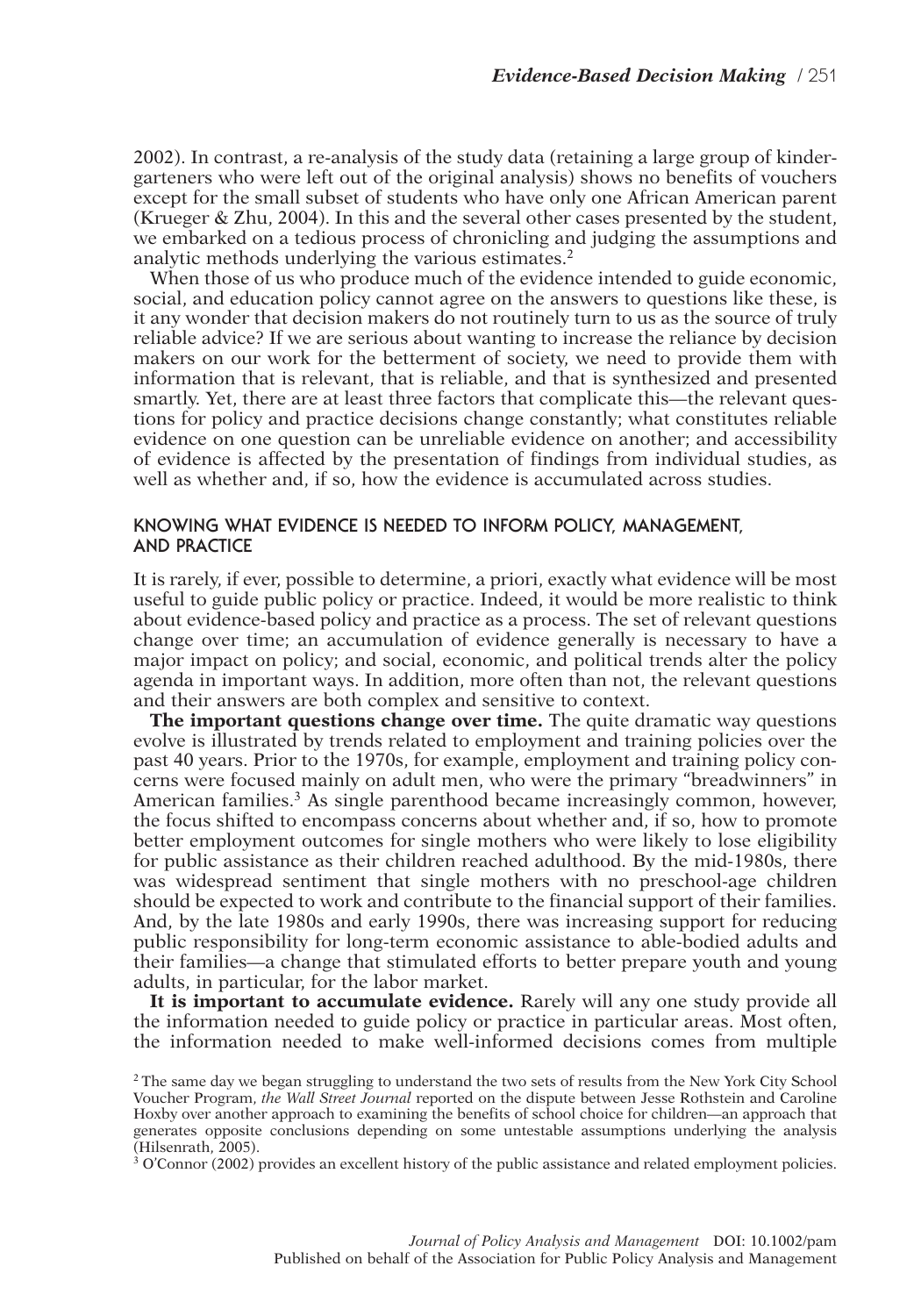(often many) studies that examine issues in varied contexts and with different target populations. One of the most notable examples of the value added from persistent inquiry relates to the welfare reforms that were instituted in the mid-1990s after many years of experimental research to test a wide range of policies and practices. The earliest tests of welfare policy interventions focused on specific, somewhat idealistic, interventions. An example is the Supported Work Demonstration, which tested the effectiveness of supported, graduated-stress employment as a means for moving highly disadvantaged groups of unemployed youth and adults into full-time employment and self-sufficiency. This study examined programs serving four quite different target populations—long-term welfare recipients, ex-addicts, ex-offenders, and young school dropouts—in 10 urban settings (Hollister, Kemper, & Maynard, 1984).4 The programs benefited only long-term welfare recipients, and even those impacts were modest.

The many subsequent rigorous field tests of strategies to promote and/or sustain self-sufficiency among low-income individuals entailed increased collaboration with policy and program partners on the design of the nature of the policies and practices to be tested and on the specification of the important questions to be addressed in the evaluations (Greenberg & Shroder, 2004). Studies were conducted in different state policy contexts, in different economic environments, and with different target populations. Indeed, there was somewhat of a "hunt and peck" strategy for identifying effective policies and practices to promote economic security among unemployed and low-wage workers. Again, the findings were predominantly null or disappointingly modest benefits.

It is important, however, that this accumulation of evidence was very instrumental in the welfare reforms that followed the passage of the Personal Responsibility and Work Opportunity Reconciliation Act of 1996 (PRWORA) and, to a lesser degree, in the design of the Work Force Investment Act of 1998.<sup>5</sup> Decision makers wanted to see replications of findings, consistent and interpretable patterns of findings, and findings that could be explained in ways that relate to what we know about human behavior. Consequently, the ultimate importance of the research derived as much from the correlational evidence relating patterns of program impacts (the causal evidence) with program features, population characteristics, and/or other contextual factors (Gueron & Pauly, 1991; and Mead, 1997).

This experience taught us that the types of interventions we study are unlikely to be the recommended policies or practices that ultimately are adopted. It also taught us the value of amassing evidence from studies examining similar or related questions in different contexts, with different intensities, and focused on different target populations. What ultimately influenced policy in a big way was the accumulation of evidence showing that: (1) small improvements in economic wellbeing could be achieved through changes in policies that required work-directed activity; (2) there were no measured adverse effects of such policies for parents or for their children; and (3) impacts were larger in places that facilitated workdirected activities, but that also administered real consequences on those who were neither gained economic independence nor accepted program assistance in working toward self-sufficiency.

<sup>4</sup> This study used a rigorous, but complex evaluation design, building on the optimal design modeling work done for the negative income tax evaluations (Watts & Rees, 1977).

<sup>&</sup>lt;sup>5</sup> The Workforce Investment Act (PL 105-222) is now the major federally funded initiative to support workforce development services through statewide and local workforce investment systems (http://www.doleta.gov/usworkforce/wia/act.cfm).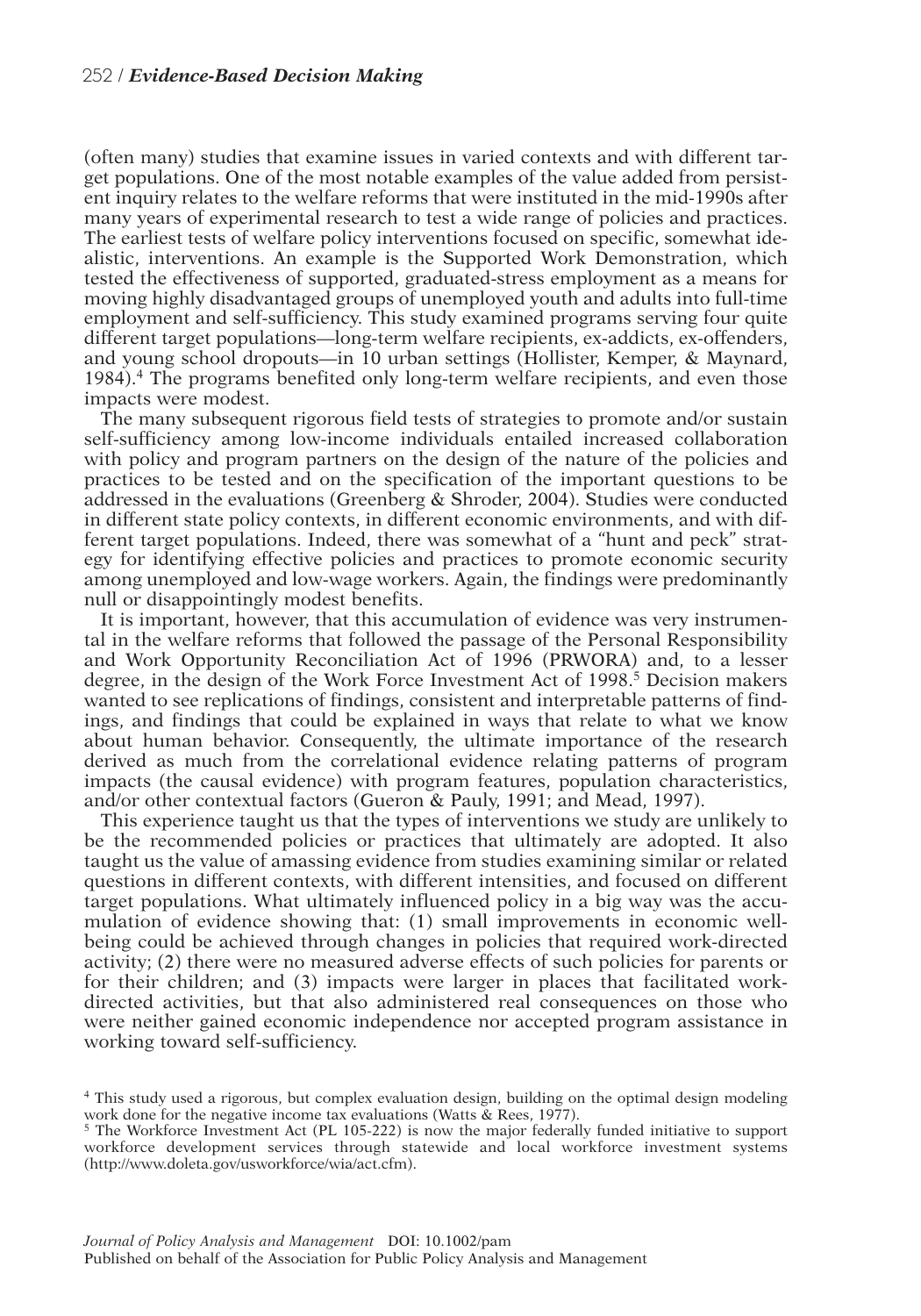**The appropriate lens for framing questions and interpreting evidence can change.** For example, early public policy interest in child care derived from a concern about work equity. An expanded supply of and financial support for child care was viewed as important in supporting the participation of women in the workforce. In this context, the emphasis was on policies that could expand the supply of safe, affordable, full-day care (Hayes, Palmer, & Zaslow, 1990). More recently, interest in child care stems from its potential as a means of reducing the school preparedness gap between children from poor and non-poor families. This places emphasis on the quality of child care, its academic content, and its availability to poor children, regardless of the employment status of their parents.

**Some issues require multiple rounds of research using a variety of methods.** For example, early efforts to address the economic and social consequences of teenage pregnancy and parenting were complicated by issues of basic values, by the influence of external agents such as parents and boyfriends, and by issues of normal adolescent development. It took no less than three multi-method demonstration program evaluations conducted over 12 sites to get a reasonable understanding of the problems associated with teen pregnancy and childbearing and the barriers to and opportunities for improving outcomes for teen mothers and their children, and to generate a collective body of evidence that supported major policy changes.

These three teenage parent demonstrations were conducted in a context where the social and economic demography of teenage parenthood was well understood. Ultimately, it was evidence from all three studies pieced together that guided the teenage parent provisions of the Personal Responsibility and Work Opportunity Reconciliation Act of 1996.

The first of these studies tested a largely theory-driven model of intervention providing services such as mentoring by caring adults, counseling, and referrals to educational services (Polit & White, 1988). It demonstrated little to no benefits for teen mothers.

The (not unreasonable) response to the null findings was to launch a second-generation demonstration testing an even richer array of services, including one-onone mentoring, high-quality school-based child care, family planning services, and various education and social supports—a package of services that cost an average of over \$4,000 a year per teenage mother (Quint, Polit, Bos, & Cave, 1994). Overall, this intervention failed to generate the intended benefits for the mothers or their children, and, for a subset of teen mothers, it had the unintended negative effect of hastening second births. However, it is notable that the impacts varied across sites in ways that prompted a careful examination of what might explain the pattern of program impacts across the test sites.

This supporting analysis uncovered a number of interesting findings—among them that a distinguishing feature of two programs that unwittingly hastened subsequent births was that they celebrated announcements of pregnancies and, more generally, tended to actively validate mothers' decisions, even when those decisions threatened longer-term prospects for their own health and well-being or that of their children. In contrast, the sites where pregnancy rates declined or were unaffected by the program exhibited more paternalistic behaviors, actively encouraging and empowering teen mothers to make decisions supportive of long-term goals including delaying subsequent pregnancies and births.

The third generation demonstration grew largely out of public concern over the alarming rise in teen and out-of-wedlock childbearing, a growing public concern over high rates and costs of long-term welfare dependency, and a dearth of evidence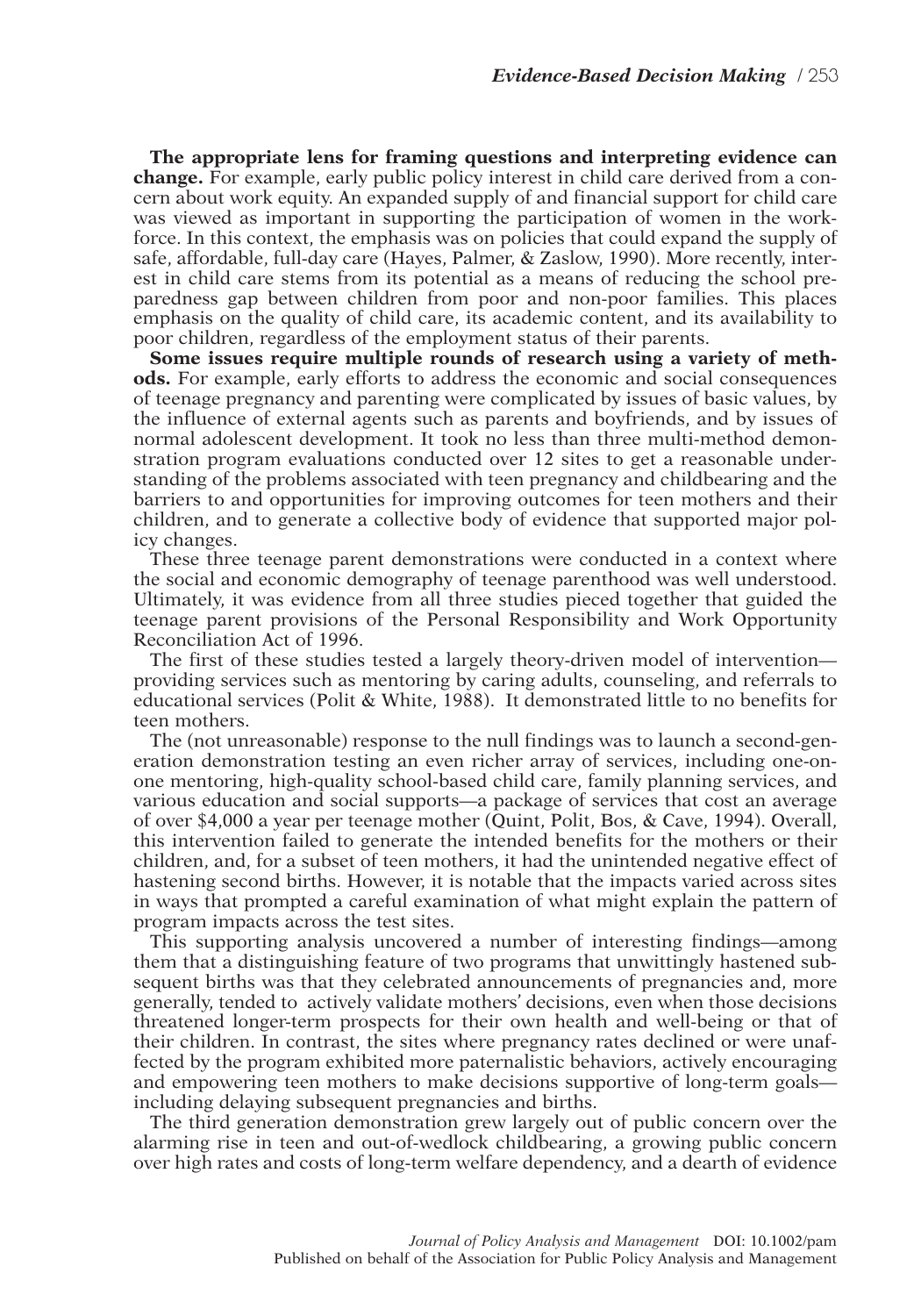that public investment in self-sufficiency programs of various forms "works" (Ellwood, 1988; Ellwood, 1986; and Bane & Ellwood, 1994). This demonstration tested the consequences of mandatory school, job-training, or work for teenage mothers on welfare. The experimental findings showed very modest, favorable impacts of the intervention in some areas of interest and, importantly, no evidence of negative impacts for mothers or their children (Maynard, 1993). They also show some differential findings across subgroups that are correlated with the program climate in terms of enabling young mothers to continue their lives of dependence (for example, by lax enforcement of the activity requirements) versus taking a more paternalistic stance (for example, enforcing the requirements for engaging in self-sufficiency activities, actively working to alleviate barriers to employment, and administering consequences of noncompliance).

Collectively, these three demonstrations established the boundaries of influence for the teenage parent provisions incorporated in PRWORA—relatively modest benefits in terms of education and employment; modest delays in subsequent childbearing; and no adverse consequences for the young mothers or their children, such as higher poverty rates, problematic parenting, or worse developmental outcomes for children (Maynard, 1997; Kisker, Maynard, Rangarajan, & Boller, 1998; Granger & Cytron, 1999).

These studies also provided other important knowledge that was influential in changing attitudes and behaviors of the public, of policymakers, and of practitioners. The following are three examples. First, contrary to widely held perceptions, teenage mothers were generally willing and able to participate in school, job training, or employment. Commonly, self-confidence, expectations, and/or pressure from male partners contributed to nonparticipation in such activities. Second, access to contraceptives and contraceptive information is not sufficient for many young mothers to achieve personal (and public) goals to delay future childbearing. Erratic schedules, high rates of residential mobility, and pressure from male partners interfere with effective contraception. Third, attitudes and actions of public agency staff can promote and facilitate self-sufficiency-oriented behaviors of teen parents. But, for agency staff to serve these roles, it is important that their jobs be structured to explicitly make them responsible for providing such assistance and oversight of the outcomes for the teen parents.

**Context matters in framing questions, designing research, and interpreting findings.** This means that the applicability of evidence is bounded. Enthusiasm for grounding policy and practice in scientific evidence runs the danger of over-generalizing research results. A very poignant illustration is applying standards for the treatment of tuberculosis that are highly effective in the context of a developed nation to developing or undeveloped countries. Indeed, the highly effective treatment used in the United States could have quite devastating effects globally if applied in settings of high noncompliance (Kidder, 2003).

There are numerous other examples where over-generalizing the results of a study could be highly problematic. For example, the results of the experimental evaluations of abstinence education that are in process will contribute much-needed evidence to inform future policy and practice (Maynard et al., 2005). However, the immediate utility of the findings is limited by the fact that the evidence pertains to particular age groups of youth residing in communities characterized by particular norms, values, and services that likely affect in important ways how youth respond to the programs under study.

Some patterns of findings could lead to important definitive conclusions. For example, if the particular set of abstinence education programs being evaluated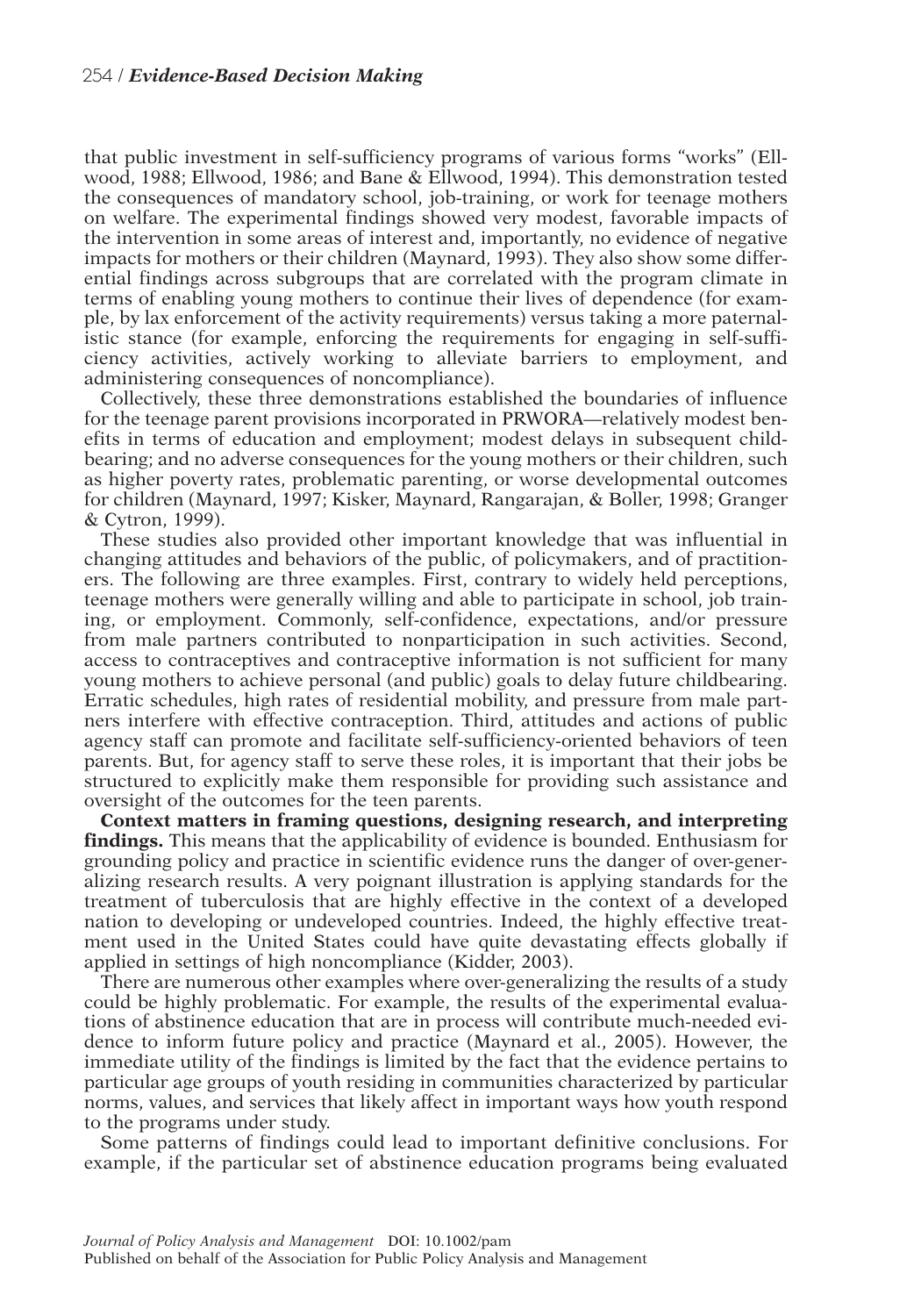proves successful in delaying sexual debut and in lowering sexual health risks for youth, this would certainly settle important questions about the *inevitability* that abstinence education *will* be harmful, as some have argued. It also would establish the potential for long-term benefits in terms of lower rates of teen pregnancies and births, fewer children born to teens and out-of-wedlock, and lower rates of sexually transmitted diseases. If the results are mixed (for example, delays in sexual debut, but higher rates of sexual health risks), if they are null (no impacts at all), or if they are consistently unfavorable, there will be a different set of lessons from the studies.

Whatever the pattern of results, the findings from these few studies currently underway will have limited generalizability. There are two reasons for this. First, all of the evidence will be from particular types of communities—for example, all are supportive of abstinence education and all volunteered to participate. Second, all of the evidence is from particular types of programs that, while varied in structure, content, and duration, deliver all or most of their services during the middle school years. Finally, the results need to be interpreted and used in the context of competing goals, scarce resources, and political realities. For example, increasing the intensity of services generally means serving fewer youth. Furthermore, some strategies, like condom distribution efforts, simply will not be permitted in some communities.

### **THE APPAM EDGE IN PRODUCING RELIABLE EVIDENCE**

Evidence-based policy, management, and practice should draw on research that spans disciplinary and substantive boundaries—drawing, for example, on economics, political science, psychology, sociology, education, social welfare, communications, environment, and criminal justice. Moreover, it should use multiple forms of evidence. Standard evaluation texts tend to distinguish between intervention research (commonly referred to as quantitative) and implementation, process, and ethnographic research (commonly referred to as qualitative) (for example, see Rossi, Lipsey, & Freeman, 2004; Bloom, 2005; Orr, 1999; Light, Singer, & Willett, 1990; Krathwohl, 1998; and Mertens, 2005). These distinctions are not very relevant to most comprehensive evaluations that draw on multiple sources of data and methods of analysis. They also largely ignore the very important descriptive analysis that would, for example, provide a clear characterization of a public policy concern, in context.

Using multiple modes of inquiry to generate evidence on particular questions within a single study—solid descriptive framing data, reliable evidence of causal relationships, and rich information to contextualize the causal evidence and guide theoretical work—can improve the usefulness of findings and, in some cases, decrease the time and number of studies needed to generate useable evidence. When the full spectrum of information is not provided from a single study, end-users tend to piece together evidence from multiple sources even though the pieces may not really "fit" together. Alternatively, they may act on the basis of partial information, or delay acting at all. For example, much of the welfare reform research of the 1980s and early 1990s consisted of analyses based on available administrative data, which lacked important contextual information that could have been helpful, particularly in understanding the limits of program success and guiding "next-generation" efforts (Cottingham & Ellwood, 1989; Gueron & Pauly, 1991; Moffitt & Ver Pleog, 2001).

We know what constitutes good evidence and how to produce it. However, too often, decisions are made that compromise the credibility of the research findings.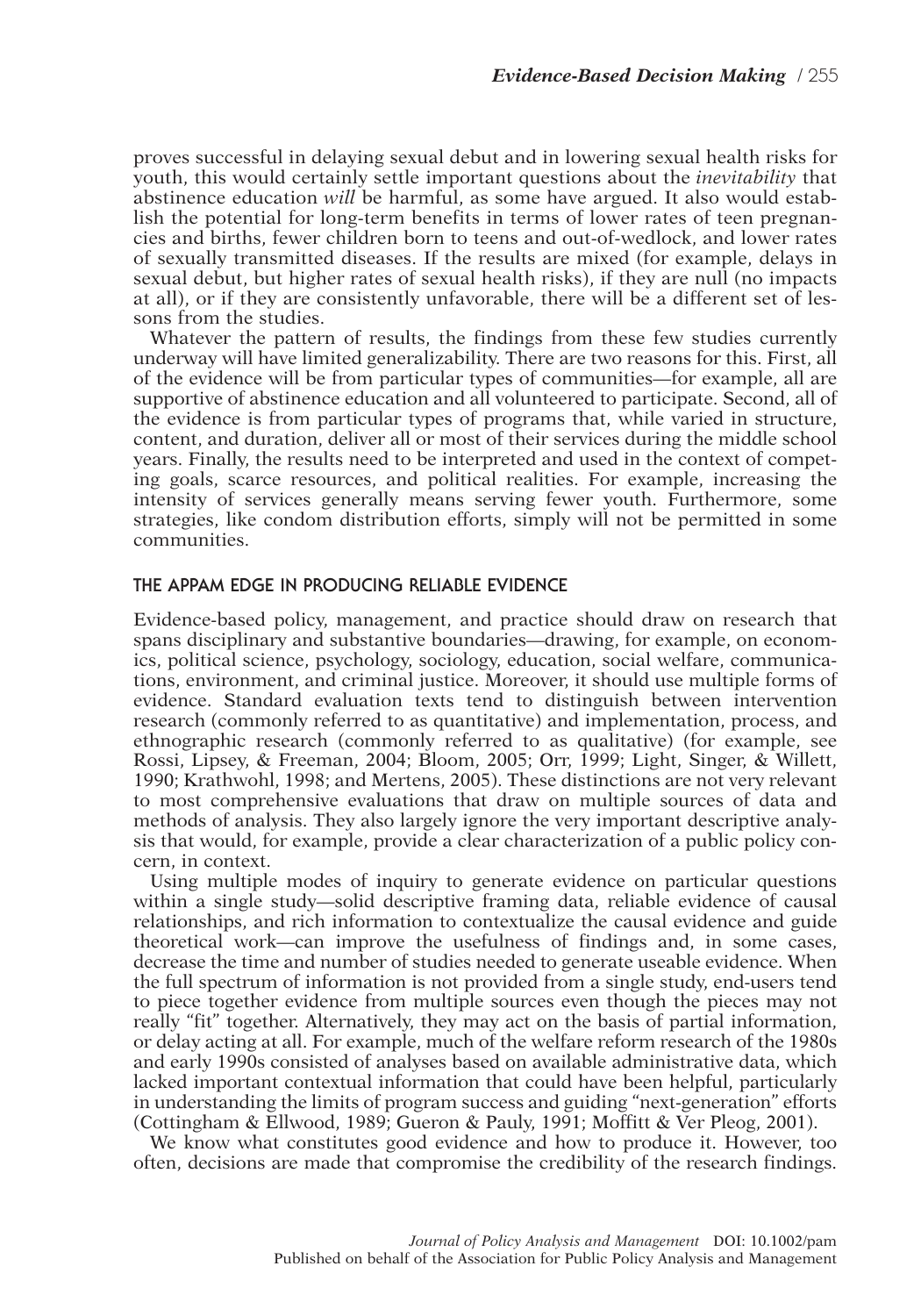Furthermore, even when studies are well designed to yield credible evidence on the right questions, reports sometimes miscast the findings in important ways. The most common example is presenting descriptive or correlational evidence in ways that invite interpreting it as evidence of causal relationships. Descriptive and correlational results can be powerful for identifying problems, characterizing and contextualizing issues, informing theory, guiding intervention planning, and monitoring the outcomes of programs and practices. They are not reliable sources of answers to questions of what would happen if a particular policy or practice were implemented.

**Careful, descriptive analyses are extraordinarily important for policy and practice.** Descriptive and correlational analysis can identify and characterizes economic, social, or educational problems in ways that focus policy attention on them and that guide the design of subsequent intervention research. Reliable descriptive statistics depend only on having valid measures for adequate size samples of relevant individuals. Useful correlational analysis can be generated through smart analysis of data that includes valid measures of the outcomes of interest for adequate size samples of individuals with particular characteristics, experiencing certain conditions, or living in particular contexts. In both cases, the analysis needs to use statistical procedures that account for the properties of the study sample and, when reported, findings should be accompanied by information regarding the reliability of estimates and the reference group to which they pertain.

Notable examples of landmark research of this genre include that by scholars such as James Coleman (1966), Frederick Mosteller and Daniel Patrick Moynihan (1972), and Christopher Jencks and colleagues (1972), who focused attention on the intergenerational nature of poverty and the role of educational disadvantage in that cycle. Their work stimulated decades of intervention research aimed at finding ways to compensate for educational disadvantages of children reared in lowresourced families.

**Causal evidence answers the "so what?" question.** It can be demanding to produce (Mosteller & Boruch, 2002), often engenders controversy (Ioanadis, 2005a, 2005b), and is quite susceptible to misuse. The high controversy and misuse quotients derive in no small part because of the closer link between intervention findings and policy recommendations. The principles for generating reliable causal evidence are simple and well known. The challenges come in being clear about the causal questions a study should address, in implementing the study as designed, and communicating the findings contextualized in a manner that minimizes errors in interpretation and application. The most successful studies are ones in which there is a real interest in knowing the answer to the causal questions being addressed and in which the study design and implementation are such that the evaluator is prepared to stand behind the findings regardless of what they are. Still, the smartest use of causal evidence generally involves some accumulation of findings across multiple studies and/or study settings. (See further discussion below of reasons for and methods of synthesizing findings across studies.)

In principle, generating reliable causal evidence requires valid measures of the outcomes of interest for individuals who differ only in their exposure to a particular condition—in the present case, a public policy or practice. There is broad agreement that, in many cases, it is quite feasible to achieve a close approximation to the necessary contrast through randomized controlled trials—studies in which relevant individuals or groups of individuals are assigned randomly to conditions representing the policy contrasts of interest. There also is general agreement on 10 key principles of rigorous randomized controlled trials: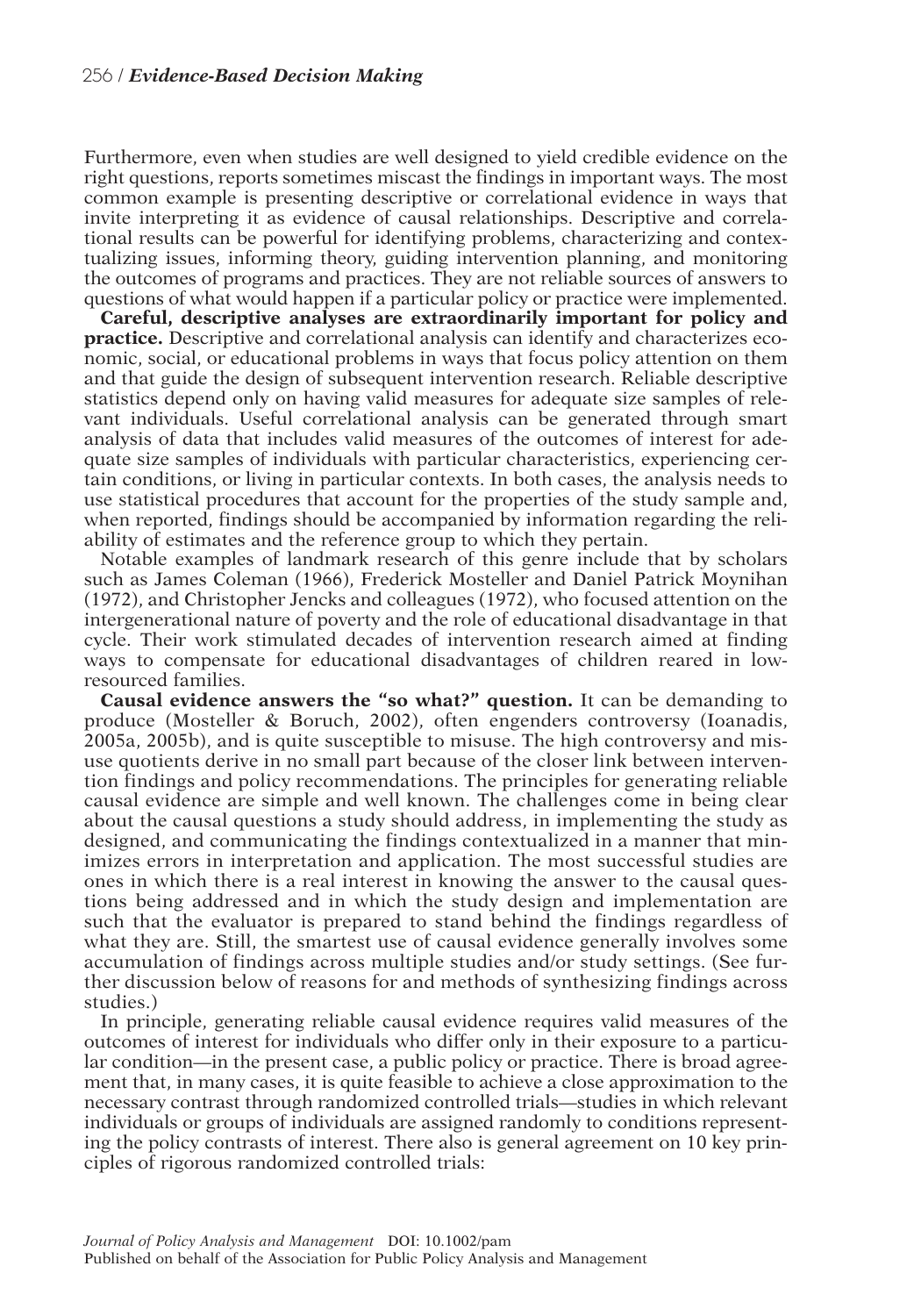- 1. Allocation to treatment and control conditions should be truly random (although it need not be 50/50).6 Moreover, sample members should be retained in their originally assigned status throughout the study.
- 2. The details of the sample design and its implementation should be carefully documented and accounted for in the analysis. Researchers should maintain data on the assignment probability for all sample members and document blocking and/or clustering that was used in creating the study sample.
- 3. The minimum relevant impact should be determined a priori and the samples should be sufficiently large that there is a high probability that impacts of this size will be detected, should they occur.7 Researchers should not invoke the "low power" excuse for null findings unless they are willing to invoke it equally for null findings that are consistent with and contrary to expectations.
- 4. Data sources should be the same for the contrast groups in the study. It is generally problematic to use information collected from different sources, for different reference periods, or using different settings or collection methods.
- 5. Every effort should be made to minimize sample loss over time. If sample attrition is other than trivial, it is important to examine and report evidence on the likelihood that sample loss might have biased the study results.
- 6. The analysis should be conducted in a manner that maximizes the reliability of impact estimates and minimizes the chance of bias in the findings. This means using multivariate analysis to measure impacts on the *full* sample the policy or practice was intended to affect.8
- 7. Confidence intervals around the impact estimates should account for statistical effects associated with the particular sample design used. This includes, for example, accounting for differential rates of assignment to intervention condition or differences between the units that were randomly assigned to intervention conditions and the units analyzed. An example would be accounting for "clustering effects" in the case in which classrooms are randomly allocated to the relevant contrast groups and students are the unit for the analysis (Bloom, 2005).
- 8. The results should be presented in easy-to-understand language and appropriately contextualized. At a minimum, this means presenting sample sizes, estimated means and standard deviations for the relevant contrast groups, differences in the means for the groups, and confidence intervals around those differences.
- 9. Results should be presented for important subgroups, if sample sizes are sufficient to support reliable conclusions. However, in interpreting results

<sup>6</sup> If one is tempted to rely on another method for constructing comparison groups, it would be wise to consider how comfortable it would be to defend "adverse" findings should they result. There is a large body of research demonstrating the unreliability of impact estimates generated using quasi-experimental study designs (for example, see Agodini & Dynarski, 2004; Glazerman, Mayer, & Myers, 2003; and Weisburd & Lum, 2001).

<sup>7</sup> A rule of thumb is that studies that randomize individuals need to have samples of about 500 in order to detect modest size impacts (about .2 standard deviations or 10 percentage points for a binary outcome with a mean of .5), and studies that randomize clusters generally should include at least 50 clusters. However, there are many factors that could raise or lower these numbers (see, for example, Bloom & Raudenbush, 2005; and Schochet, 2005).

<sup>&</sup>lt;sup>8</sup> This is commonly referred to as "intention to treat" analysis. Those interested in measuring impacts for the "treated" group can, in many cases, generate reliable estimates from the full study sample findings following guidance provided in the econometrics literature. See, for example, Bloom (1984) and elaborations by Angrist, Imbens, and Rubin (1996).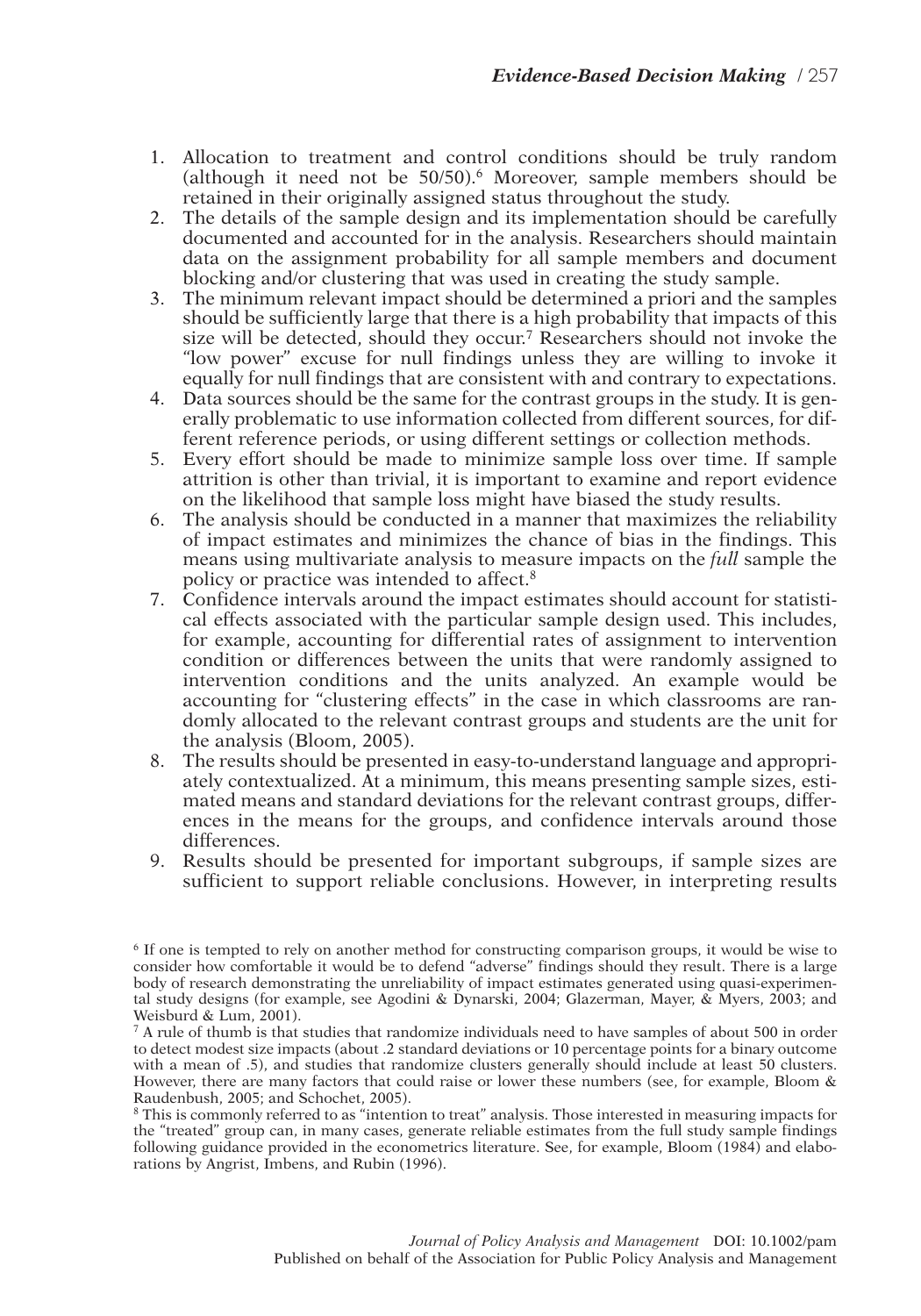for sample subgroups it is important to relate these findings to the overall study results.

10. Complementary nonexperimental analysis should be carefully distinguished from the causal findings. For example, results of a randomized controlled trial to examine the impacts of the offer of after-school services are much more credible evidence of the effects of the after-school programs than would be results of an exploratory sub-analysis looking at differential outcomes for those who take greater or lesser advantage of the after-school services.

The challenge, of course, is in implementing these various principles. Which of the many interesting questions will "drive" the study design? For example, should a teacher professional development study focus primarily on the consequences of the intervention for teacher practice or on the consequences of the intervention for student outcomes? Both are important. How close can you come to getting the optimal representation of programs/policies and participants in the study? Again, the evaluators likely will face some trade-offs. And, how close can you come to the ideal data collection strategy—optimal measures, information sources, and sample retention?

**Disseminate findings to maximize usefulness and minimize controversy.** The researcher generally has full control of the analysis and reporting of evidence, but not in its application. Still, the end-game for the researcher should be to produce the best *knowledge* to inform policy and practice, not the making of policy itself. It is the job of the policymakers and practitioners to use the knowledge produced to inform their work, which entails numerous considerations other that the scientific evidence on particular issues. Despite the best efforts on the part of researchers, evidence will be misused, as illustrated by the following two examples.

*21st Century After-school Programs: This is a study designed to build a knowledge base over several years; yet, some attempted to apply early results to major policy decisions.* This well-designed, large-scale program evaluation was intended to assess the potential benefits of offering youth in high-risk schools access to academically focused after-school programs designed and administered locally. It was not a test of a particular model of after-school program. Moreover, the study was designed as a multi-year evaluation, since any benefits could be expected to cumulate over time. The first report on program impacts showed no evidence of academic benefits of the programs over the first year following access to services (Dynarski et al., 2001).

Groups opposed to spending on after-school programs inappropriately used the first year study findings to support recommendations to cut federal support for after-school programs. The study was intended to evaluate the impacts of a policy as it played out in local practice, not the *potential* of a particular intervention. As such, many youth who were offered access to the after-school program did not participate—a fact that could change quite dramatically if parents had credible evidence that participation likely would improve their child's school performance. Furthermore, the results pertain to measured impacts after only one year of exposure to a program that may have been a start-up operation—factors that are noted in the report but ignored by the vested user groups.

In this case, the evidence was highly credible, thoroughly presented, and carefully contextualized. These facts blunted, somewhat, efforts to misuse the evidence, because both those in the scientific community and those policymakers who are interested in using evidence smartly could understand what the research did and did not reveal about the value of federal support for after-school programs.

*Perry Preschool: Results of a study of a small-scale multi-faceted early intervention are over-generalized as evidence to support public funding for high-quality child care*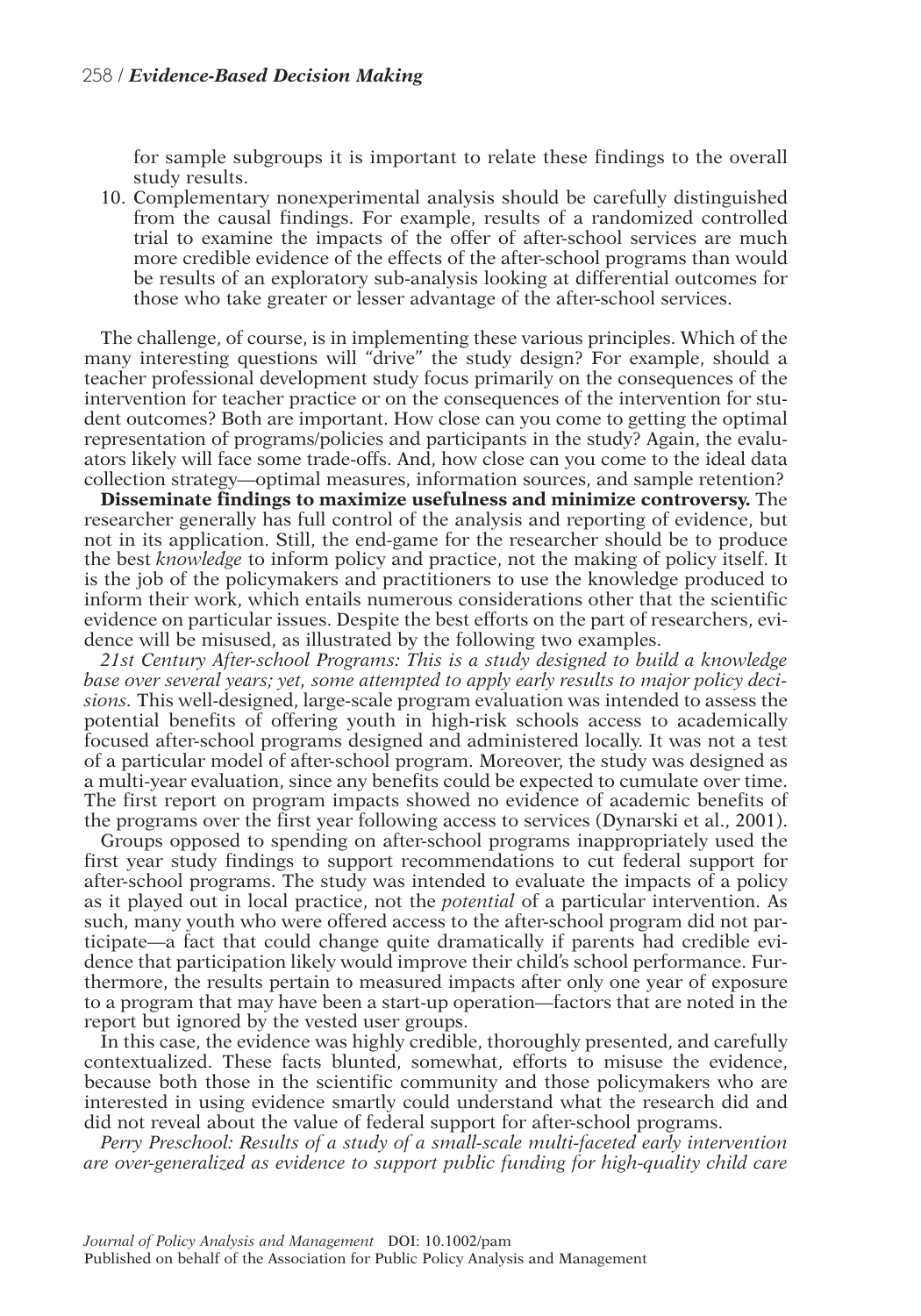*or universal pre-K.* This is a landmark study in two regards: (1) it was one of the first social experiments; and (2) it was one of the first tests of social policies aimed at addressing problems of economic, social, and cultural risks of young children (Schweinhart & Weikart, 1980; Barnett, 1991). This is a study of an intervention delivered to 58 youth in Ipsilanti, Michigan, during the late 1960s and 1970s. The study provides solid evidence of the *potential* of social and educational interventions to change the life-course trajectory of highly at-risk youth. It was not, however, a field test of child care, high-quality or otherwise, nor are the intervention results, *per se*, generalizable to conditions of today—facts that are more evident in some reports on the study than others.

There also are examples of studies that have been well designed to produce causal evidence, but where the outcome measures used were problematic; where the main analysis was conducted on a sub-sample defined by factors that are dependent on the intervention; and/or where some findings were never reported out because they were null or contrary to expectations. For example, much of the research on relationship interventions uses outcome measures that are heavily aligned with the interventions and the data collection strategies differ between the intervention and control groups (Reardon-Anderson, Stagner, Macomber, & Murray, 2004). Not infrequently, studies of pregnancy and sexually transmitted disease (STD) prevention programs report estimates of impacts on condom use for the subset of the study sample that is sexually active, ignoring the fact that most interventions aim to influence both patterns of sexual activity and contraceptive behavior among the sexually active (Scher et al., 2005). And, there is a whole literature pointing to evidence that studies yielding null or "contrary" findings, in particular, are less likely to be published than are those with statistically significant findings in the expected direction (Lipsey & Wilson, 1993; and Begg, 1994).

# **AGGREGATING EVIDENCE FOR POLICY PURPOSES**

As the volume of evidence accumulates, there are both more opportunities for and greater challenges in sifting and sorting this evidence in meaningful ways to guide public policy. Formally aggregating evidence for policy purposes is common practice in medicine (see, for example, the Cochrane Collaboration library (http://www.cochrane.org/reviews/)). However, it is relatively new in other areas, such as education, social welfare, and criminal justice. Until the turn of this century research syntheses generally entailed one of two approaches: (1) inventory studies on a particular question with narrative summaries of study findings; or (2) chart the statistical results and pool them using meta-analytic methods to create weighted average estimates of causal impacts (Lipsey & Wilson, 2001; Cooper, 1998; and Cooper & Hedges, 1994).

Beginning at the turn of this century, there has been heightened interest in promoting evidence-based policies and practices. Essentially, the push is for a more formal approach to synthesizing the findings of numerous studies on a particular question than occurred in the evidence gathering that guided the policy decisions reflected in PRWORA, WIA, and No Child Left Behind (NCLB) (http://www. ed.gov/nclb/landing.jhtml?src=pb), for example. In the future, it is expected that major changes in policy directions will be guided by evidence, most often generated through a systematic review of the literature. Policies and practices will be decided, regardless of whether there is a lot or a little evidence to inform the process. However, if the available evidence has been smartly synthesized, decision makers will at least understand the extent to which they are operating in uncharted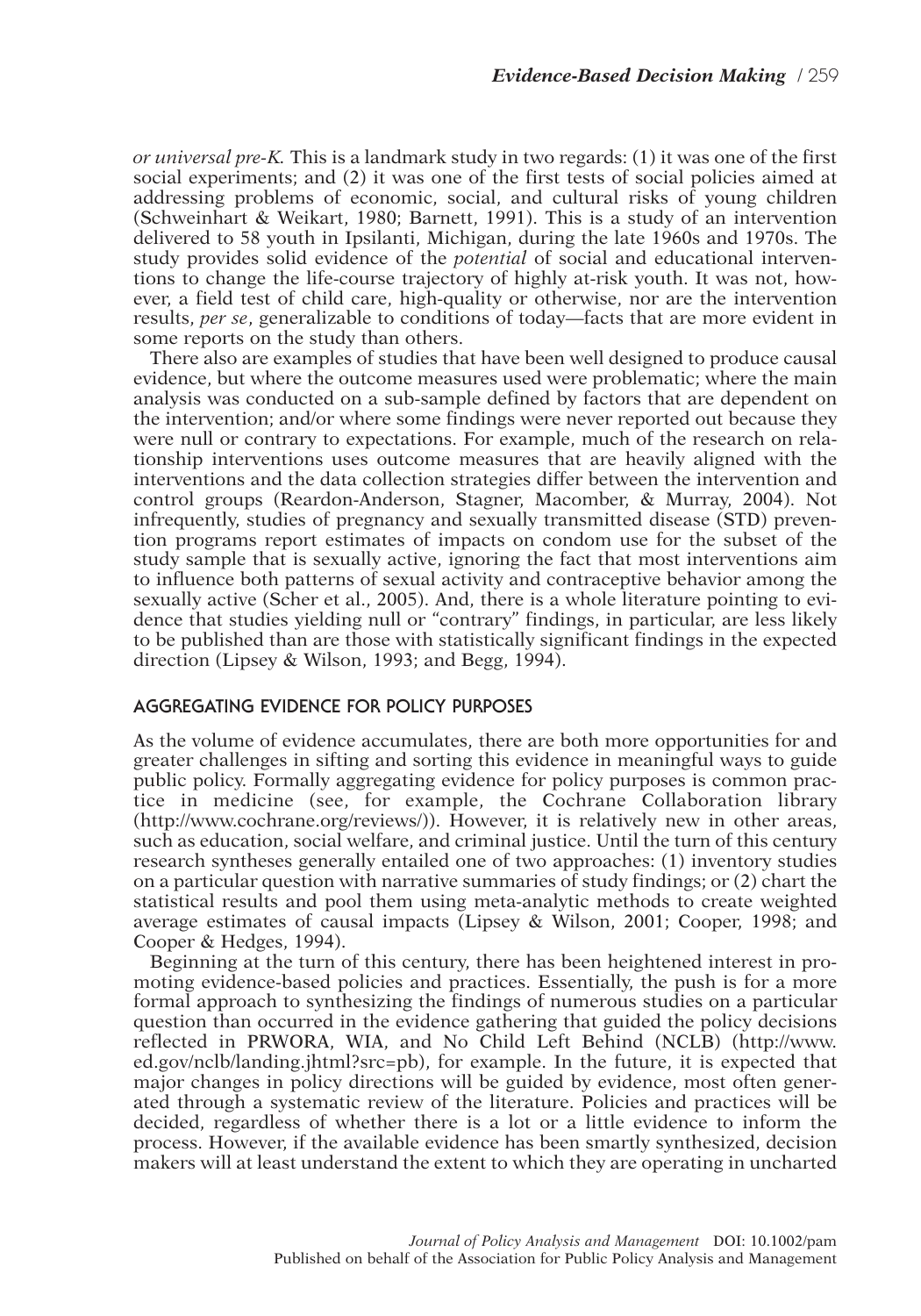### 260 / *Evidence-Based Decision Making*

territory, or a territory with equivocal, moderate, or strong support for the choices they are making.

An important question is: How do we sort, sift, and synthesize evidence to best inform those faced with important decisions of policy or practice? As with primary research, meaningful research syntheses may be largely descriptive, correlational, or focus on intervention effects. Indeed, my introduction to research syntheses was the work of Hanushek (1989, 1994, 1996, and 1997) and that of Hedges and his colleagues (1994a, 1994b). These two researchers reached different conclusions regarding whether money is important in determining academic outcomes of students. Only many years later do I understand that what appeared to be disputes over the interpretation of evidence was really differences in the questions each addressed.

As with any other type of analysis, it is important in conducting a research synthesis to focus on clearly defined questions. Then, the review on each question should include all evidence that meets specified standards for reliability and relevance. An example of such standards is those used by the What Works Clearinghouse (http://www.whatworks.ed.gov/). Once reliable evidence has been identified, it is important to contextualize this evidence in terms of its coverage of the populations and contexts of interest. For example, does all evidence on the effectiveness of a particular strategy of reading instruction for English language learners come from studies of native Spanish speakers or does it include a fair representation of speakers of other languages? Does the evidence pertain only to settings in which high levels of professional development were provided or does it include evidence based on varied levels of implementation and operational support? And, does it include only students in high performing districts or are the results based on students in a wide variety of settings?

As with primary intervention studies, syntheses of the results of such studies should recognize the greater credibility of causal evidence generated from wellimplemented randomized controlled trials as contrasted with evidence from quasiexperiments or correlational research. The syntheses should pay careful attention to the nature of the research being examined and avoid pooling results across studies asking different questions or that pertain to quite different contexts. When evidence is pooled, it is important to understand and document the bounds of its applicability. And, the findings of syntheses should be reported out following guidelines similar to those noted above for the intervention studies themselves.

Two examples of where research syntheses have clearly added value are: (1) a synthesis of findings on the reliability of evidence from quasi-experimental studies versus randomized controlled trials (Glazerman et al., 2003); and (2) a synthesis of the effects of multi-systemic therapy (MST) (Littell, 2003). In the first instance, Glazerman and colleagues pursued evidence on two questions: (1) On balance, will welldesigned quasi-experimental design studies yield evidence that is consistent with that from the more reliable randomized controlled trials; and (2) Is there any way to predict which quasi-experimental design studies will yield reliable evidence? The answer to the first question is yes and the answer to the second is no.

The importance of being both systematic and attentive to study quality when sifting, sorting, and synthesizing evidence is illustrated by the review of research on the effectiveness of MST. In contrast to the conclusion of most of the 23 prior reviews on the subject, Littell (2003) found that "MST may have been oversold. If MST has significant effects, they appear to be modest and unreliable" (page 29). Her experience led her to compile a list of "the 13 ways to draw wrong conclusions in a research review" (page 30). My eight favorites (paraphrased) are: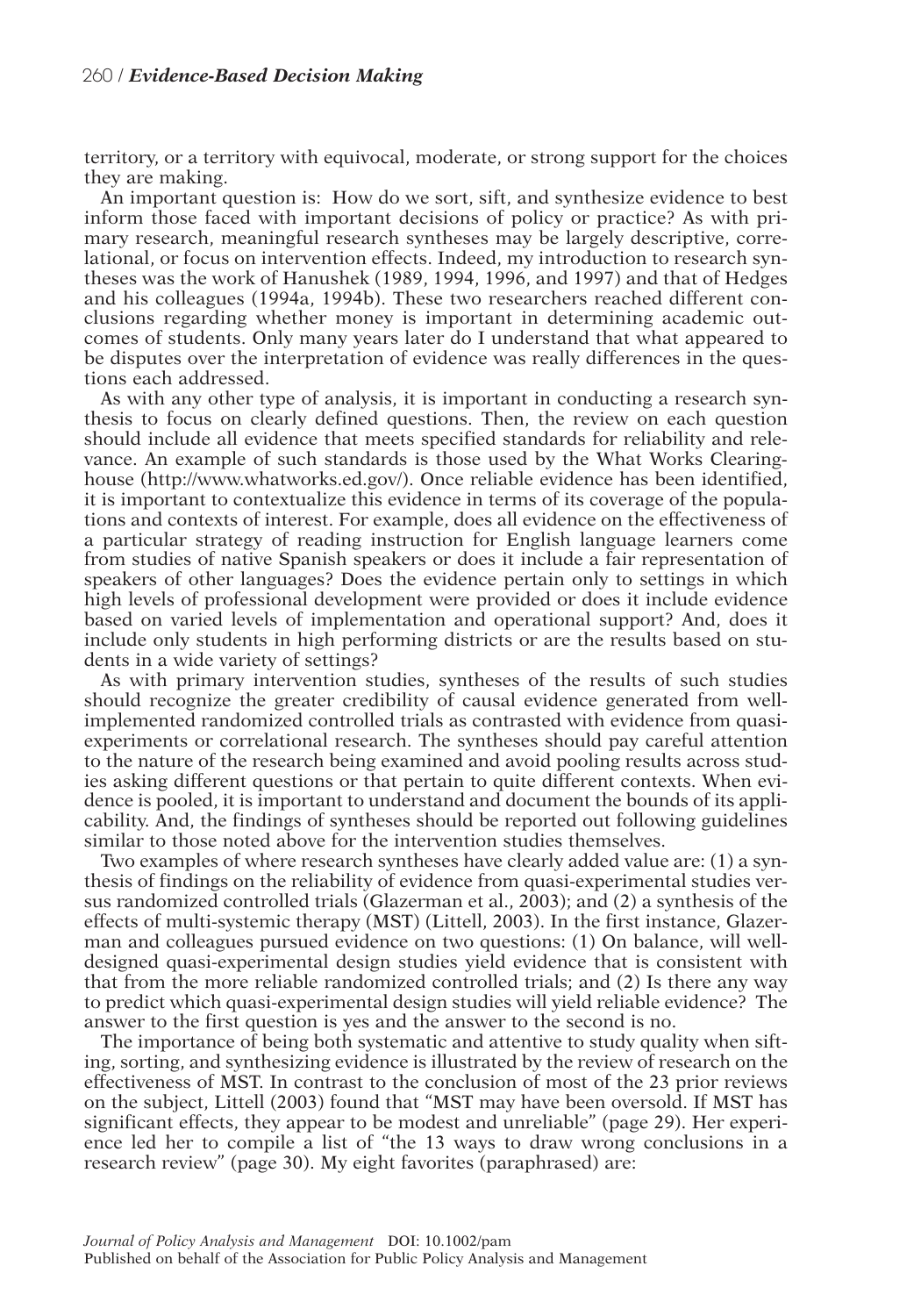- 1. Limit the review to studies conducted by individuals with a vested interest in the results.
- 2. Ignore the fact that some sample has been inexplicably omitted from the analysis.
- 3. Ignore flaws in the implementation of random assignment and subsequent contamination of the intervention or control groups.
- 4. Ignore the fact that data for the intervention and control groups are not comparable.
- 5. Focus on immediate post program outcomes.
- 6. Include studies that have screened out noncompleters or no-shows.
- 7. Ignore high and/or differential sample attrition.
- 8. Restrict the review to studies reported in peer-reviewed journals or other easy to access sources.

It will be a long time until incontrovertible evidence exists to guide any major policy decision. Yet, the policy research community can contribute substantially to more effective policy and practice if we embrace the mission of advancing truth including truth about what we do know and truth about when we are ignorant.

#### **CONCLUSION**

I want to conclude by reflecting back on the three personal experiences I shared to illustrate some of the challenges in using research to guide policy, management, and practice.

**Do neighborhoods matter?** Of course neighborhoods matter. The question is for whom and in what context. The proclamations of great influence come from questions that might guide targeting of resources or central planning. Poor neighborhoods are, indeed, homes to individuals with high rates of socio-economic disadvantage; they are places with relatively high rates of crime, and so forth. The findings of modest influence of neighborhoods come from analyses looking at the extent to which neighborhood resources compensate for other social or economic disadvantages or vice versa. Not surprisingly, the research suggests that some families are quite adept at overcoming the odds associated with living in poor neighborhoods, while other low-resourced families fail to thrive, even in supportive neighborhoods. Lastly, the conclusion that neighborhoods do not matter derives from evidence on the short-term effects of changes in neighborhood quality experimentally induced through giving families housing vouchers. This intervention stimulated a response by a modest proportion of families, it supported relatively modest improvements in neighborhood quality, and it did little to change other important environmental attributes, such as earnings and accumulated educational and social contexts. Each set of findings is important, but only when the evidence is applied appropriately.

**Are pregnancy prevention programs effective?** There is clear evidence that some programs are successful. However, none of the programs evaluated achieved a "homerun." Moreover, the vast majority of the studies have shown no evidence of effects. Notably, all of the estimated impacts are less that 15 percentage points in magnitude, and a nontrivial number of programs showed evidence of unintended "negative" consequences. The most important factors explaining the discordant conclusions from the various systematic reviews are the questions addressed by the research and the character of the evidence tha was counted. There is evidence that some programs are effective and we can even compile a list of the common charac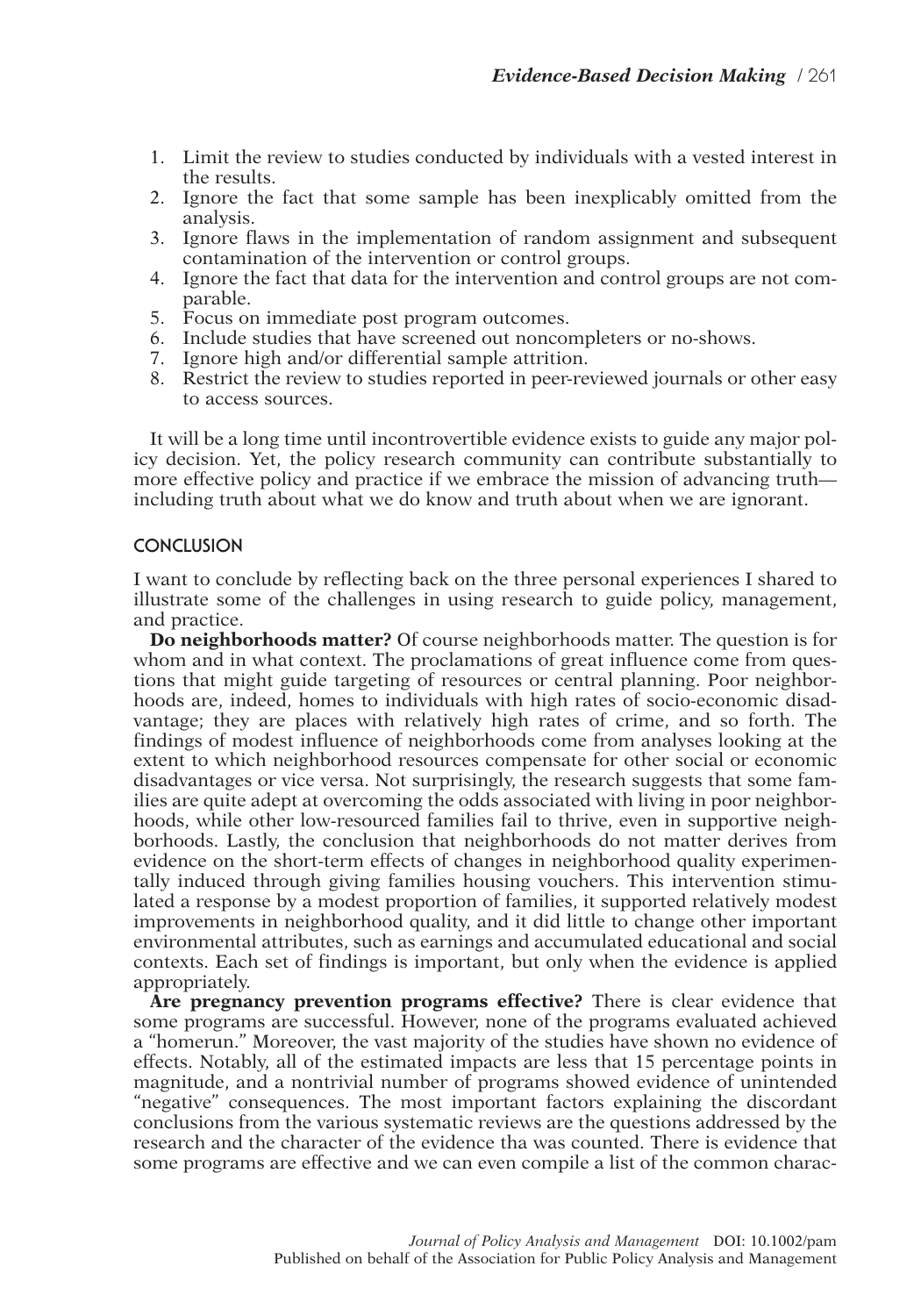teristics of those programs. However, the evidence suggests that the typical program studied was not effective, and that more studies than can be explained by chance show evidence of having adverse effects. If we were to compile the lists of common features for the "ineffective" and "harmful" programs, the lists would overlap with one another and with the list of features of the "effective" programs. Finally, by screening out significantly flawed studies, the evidence base shrinks quite substantially, and the estimate of the average impact is very small and not significantly different from zero.

**So, should we give parents school vouchers or not?** Whether school vouchers are good or bad is not going to be settled by any one, two, or three studies. One would expect impacts to vary depending on the value of the voucher; the levels and patterns of use; the private and public school climates; and family circumstances. It would be quite shocking if short-term academic performance effects would be sufficient in magnitude to definitively guide public policy. Rather, the New York City School Voucher Program evaluation and studies of voucher programs in several other cities offer complementary evidence on the benefits and limits of school choice and market forces in education. It will help the cause of evidence-based decision making if the research community distinguishes more clearly among those differences in findings that are due to the interventions themselves or the settings in which they were tested and those that relate to the untestable assumptions researchers invoked in their analysis. Commendably, the issues around the New York City School Voucher Program study were resolved in such a manner. Other disputes over evidence have been more confrontational. It is not surprising that the confrontational disputes tend to create distrust of research.

The APPAM conference is a terrific venue for intellectual exchange and debate among the methodologists, between methodologists and evaluators, and between the evaluators and the policymakers and practitioners. Evidence matters and it will matter more as we continue to raise the bar for what constitutes credible evidence, as more credible evidence accumulates, and as we become more facile and vigilant about synthesizing and disseminating research smartly.

#### **REFERENCES**

- Agodini, R., & Dynarski, M.R. (2004). Are experiments the only option? A look at dropout prevention programs. The Review of Economics and Statistics, 86(1), 180–194.
- Angrist, J.D., Imbens, G., & Rubin, D.B. (1996). Identification of causal effects using instrumental variables. Journal of the American Statistical Association, 91(434), 444–455.
- Bane, M.J., & Ellwood, D.T. (1994). Welfare realities: From rhetoric to reform. Cambridge, MA: Harvard University Press.
- Barnett, W.S. (1991). Benefits of compensatory preschool education. Journal of Human Resources, XXXVII(2), 279–312.
- Begg, C.B. (1994). Publication bias. In H. Cooper & L. V. Hedges (Eds.), The handbook of research synthesis (pp. 399–409). New York, NY: Russell Sage Foundation.
- Bloom, H.S. (1984). Accounting for no-shows in experimental designs. Evaluation Review, 8(2), 225–246.
- Bloom, H.S. (2005). Randomizing groups to evaluate place-based programs. Learning more from social experiments: Evolving analytic approaches. New York: Russell Sage Foundation.
- Bloom, H., & Raudenbush, S. (2005). Statistical analysis and optimal design for cluster randomized trials. New York: W.T. Grant Foundation.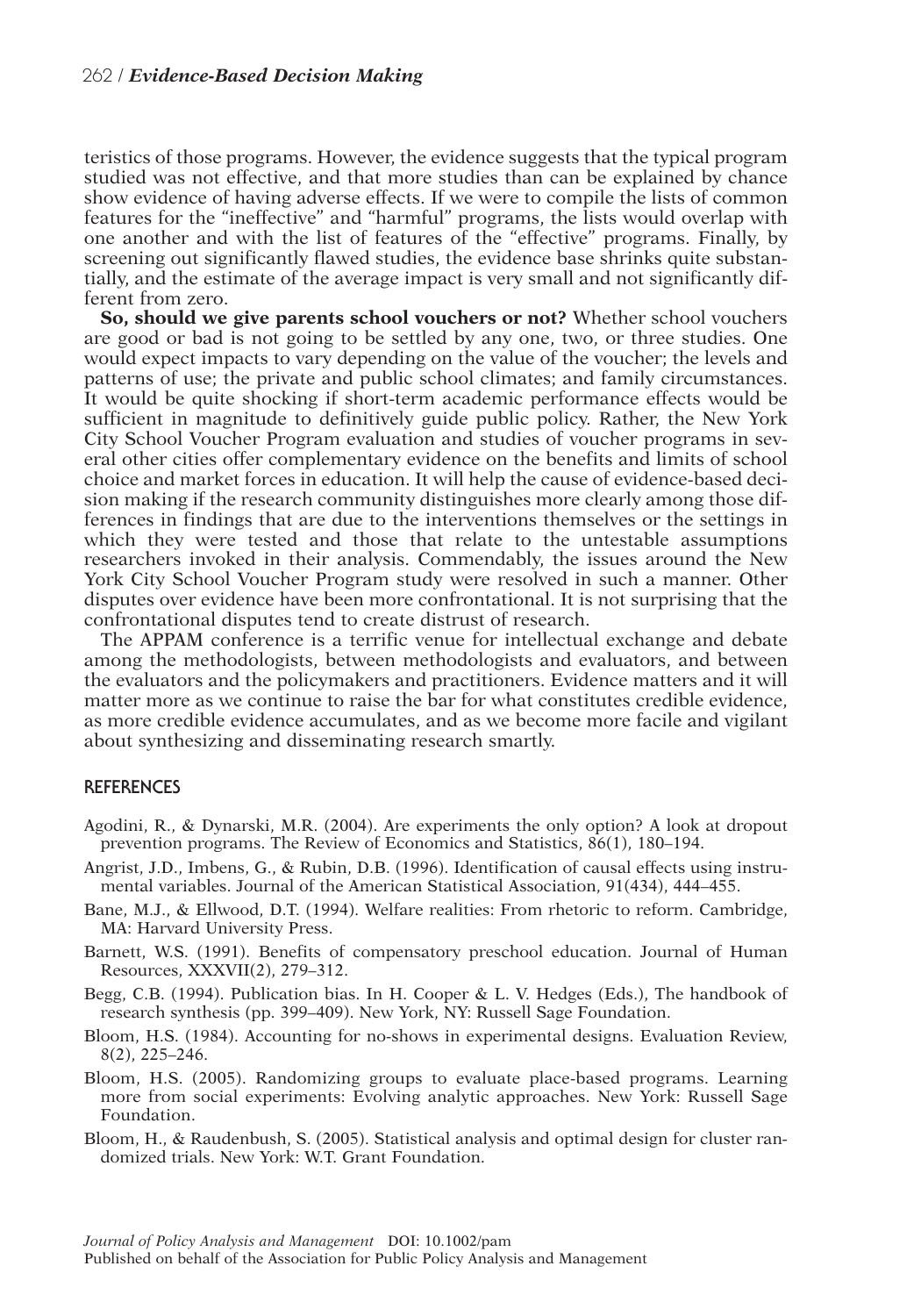- Coleman, J.S. (1966). Equality of educational opportunity. Washington, DC: U.S. Department of Health Education and Welfare, Office of Education (U.S. Government Printing Office).
- Cooper, H. (1998). Synthesizing Research (3rd ed., Vol. 2). Thousand Oaks, CA: Sage Publications, Inc.
- Cooper, H., & Hedges, L. V. (Eds.). (1994). The handbook of research synthesis. New York: Russell Sage Foundation.
- Cottingham, P.H., & Ellwood, D.T. (Eds.). (1989). Welfare policy for the 1990s. Cambridge, MA: Harvard University Press.
- DiCenso, A., Guyatt, G., Willan, A., & Griffith, L. (2002). Interventions to reduce unintended pregnancies among adolescents: Systematic review of randomised controlled trials. British Medical Journal, 324(7351), 1426–1430.
- Dynarski, M., James-Burdumy, S., Mansfield, W., Mayer, D., Moore, M., Mullens, J., et al. (2001). A broader view: The national evaluation of the Twenty-First Community Learning Centers Program. Princeton, NJ: Mathematica Policy Research, Inc.
- Ellwood, D. (1986). Targeting strategies for welfare recipients. Princeton, NJ: Mathematica Policy Research, Inc.
- Ellwood, D. (1988). Poor support. New York: Basic Books.
- Glazerman, S., Mayer, D., & Myers, D. (2003). Nonexperimental versus experimental estimates of earnings impacts. The Annals of the American Academy of Political and Social Sciences, 589, 63–93.
- Granger, R., & Cytron, R. (1999). Teenage parent programs: A synthesis of the long-term effects of the New Chance Demonstration, Ohio's Learning Earning and Parenting Program, and the Teenage Parent Demonstration. Evaluation Review, 23(2), 107–145.
- Greenberg, D., & Shroder, M. (2004). The digest of social experiments (3rd ed.). Washington, DC: Urban Institute Press.
- Gueron, J., & Pauly, E. (1991). From welfare to work. New York: Russell Sage Foundation.
- Hayes, C.D., Palmer, J.L., & Zaslow, M.J. (Eds.). (1990). Who cares for America's children: Child care policy for the 1990s. Washington, DC: National Academy Press.
- Hanushek, E.A. (1989). Impact of differential expenditures on school performance. Educational Researcher, 18, 45–51.
- Hanushek, E.A. (1994). Money might matter somewhere: A response to Hedges, Laine, and Greenwald. Educational Researcher, 23(4), 5–8.
- Hanushek, E.A. (1996). School resources and student performance. In G. Burtless (Ed.), Does money matter? The effect of school resources on student achievement (pp. 43–73). Washington, DC: Brookings Institution Press.
- Hanushek, E.A. (1997). Assessing the effects of school resources on student performace: An update. Educational Evaluation and Policy Analysis, 19(2), 141–164.
- Hedges, L.V., Laine, R.D., & Greenwald, R. (1994a). Does money matter? A meta-analysis of studies of the effects of differential school inputs on student outcomes. Educational Researcher, 23(3), 5–14.
- Hedges, L.V., Laine, R.D., & Greenwald, R. (1994b). Money might matter somewhere: A reply to Hanushek. Educational Researcher, 23(4), 9–10.
- Hilsenrath, J.E. (October 24, 2005). Making waves: Novel way to assess school competition stirs academic row. Wall Street Journal, pp 1, 11.
- Hollister, R., Kemper, P., & Maynard, R.A. (Eds.). (1984). The National Supported Work Demonstration. Madison, WI: University of Wisconsin Press.
- Ioannidis, J. (2005). Contradicted and initially stronger effects in highly cited clinical research. Journal of the American Medical Assoication, 294(2), 218–228.
- Ioannidis, J. (2005). Why most published research findings are false. PLoS Medicine, 2(8).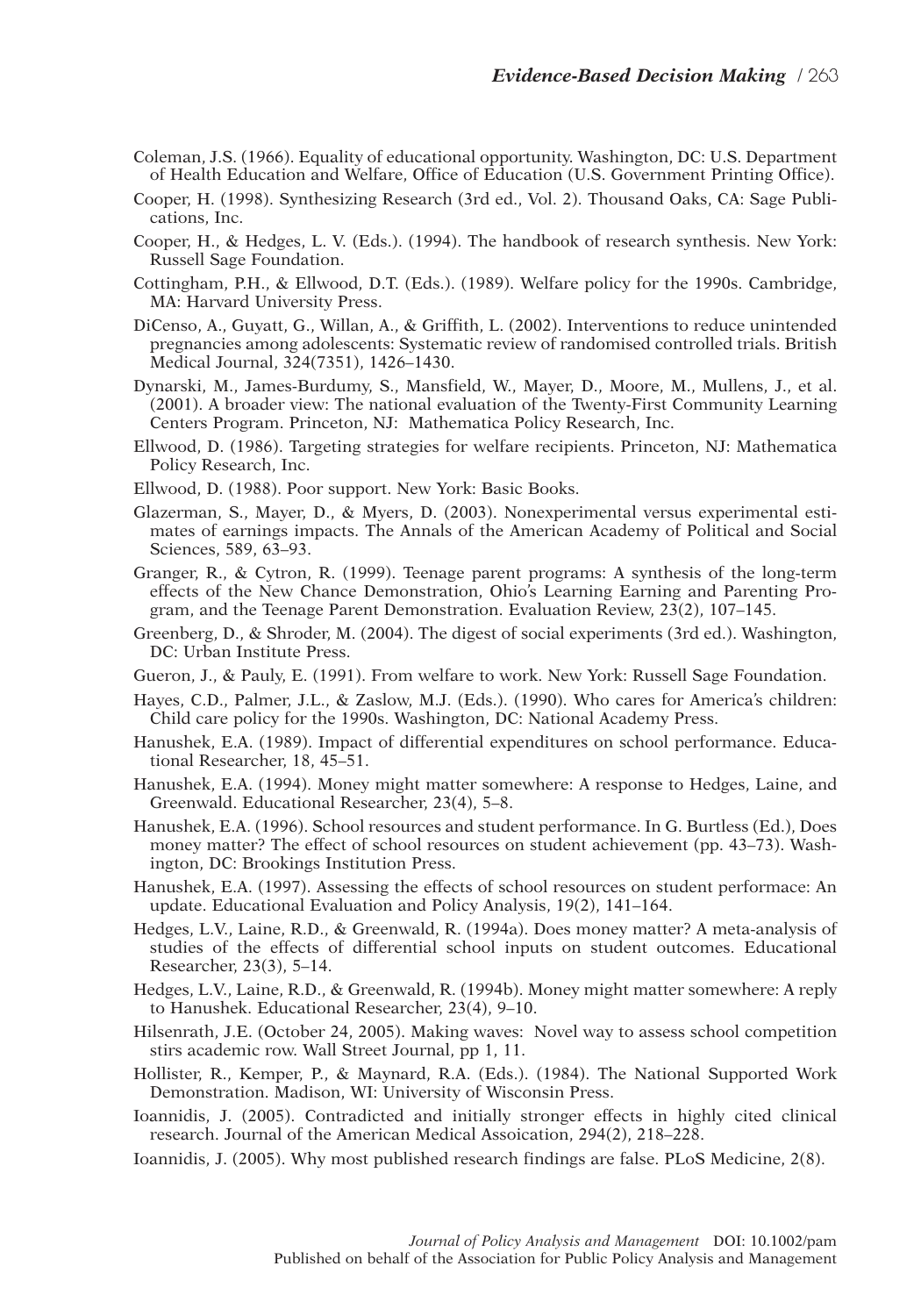- Jencks, C., Smith, C., Acland, H., Bane, M.J., Cohen, D., Gintis, H., et al. (1972). Inequality: A reassessment of the effect of family and schooling in America. New York: Basic Books, Inc. Publishers.
- Kidder, T. (2003) Mountains beyond mountains: The quest of Dr. Paul Farmer, a man who would cure the world. New York, Random House.
- Kirby, D.B. (2000). Emerging answers. Washington, DC: National Campaign to Prevent Teen Pregnancy.
- Kisker, E.E., Maynard, R.A., Rangarajan, A., & Boller, K. Moving teenage parents into self sufficiency: Lessons from recent demonstrations. Princeton, NJ: Mathematica Policy Research, Inc., Document No. PR98-37.
- Krathwohl, D.R. (1998). Methods of educational and social science research: An integrated approach (2nd ed.). Long Grove, IL: Waveland Press Inc.
- Krueger, A.B., & Zhu, P. (2004). Another look at the New York City school voucher experiment. American Behavioral Scientist, 47(5), 658–698.
- Light, R.J., Singer, J.D., & Willett,J.B. (1990). By design: Planning research on higher education. Cambridge, MA: Harvard University Press.
- Lipsey, M.W., & Wilson, D.B. (1993). The efficacy of psychological, education, and behavioral treatment: Confirmation from meta-analysis. American Psychologist, 48, 1181–1209.
- Lipsey, M.W., & Wilson, D.B. (2001). Practical meta-analysis (Vol. 49). Thousand Oaks, CA: Sage Publications.
- Littell, J.H. (2003). Systematic and nonsystematic reviews of research on the outcomes of multisystemic treatment. Paper presented at the 25th Annual APPAM Research Conference, Washington, DC.
- Mayer, D.P., Peterson, P.E., Myers, D.E., Clark Tuttle, C., & Howell, W.G. (February 2002). School choice in New York City after three years: An evaluation of the school choice scholarships program. Final Report. Washington, DC: Mathematica Policy Research, Inc., Unpublished manuscript.
- Maynard, R. (Ed.). (1993). Building self-sufficiency among welfare-dependent teenage parents. Report prepared for the U.S. Department of Health and Human Services Princeton, NJ: Mathematica Policy Research, Inc. http://aspe.hhs.gov/hsp/isp/tpd/folup1/synes1.htm.
- Maynard, R. (1997). The role for paternalism in teen pregnancy prevention and teen parent services. In L. Mead. (Ed.), The new paternalism: Supervisory approaches to welfare (pp. 89–129). Washington, DC: The Brookings Institute Press.
- Maynard, R., Ternholm, C., Johnson, A., Devaney, B., Clark, M., Homrighausen, J., & Kalay, E. (2005). First-year impacts of four Title V, Section 510 abstinence education programs.Unpublished manuscript, Princeton, NJ: Mathematica Policy Research, Inc. http://www.mathematica-mpr.com/publications/PDFs/firstyearabstinence.pdf.
- Mead, L. (Ed.). (1997). The new paternalism: Supervisory approaches to welfare. Washington, DC: The Brookings Institute Press.
- Mertens, D.M. (2005). Research and evaluation in education and psychology: Integrating diversity with quantitative, qualitative, and mixed methods (2nd ed.). Thousand Oaks, CA: Sage Publications.
- Moffitt, R.A., & Ver Ploeg, M. (Eds.). (2001). Evaluating welfare reform in an era of transition: Panel on data and methods for measuring the effects of changes in social welfare programs. Washington DC: National Academy Press.
- Mosteller, F., & Boruch, R. (Eds.). (2002). Evidence matters: Randomized trials in education research. Washington, DC: The Brookings Institution.
- Mosteller, F., & Moynihan, D.P. (1972). On equality of opportunity. New York: Random House.
- Myers, D., Peterson, D., Mayer, D., Chou, J., & Howell, W.G. (2000). School choice in New